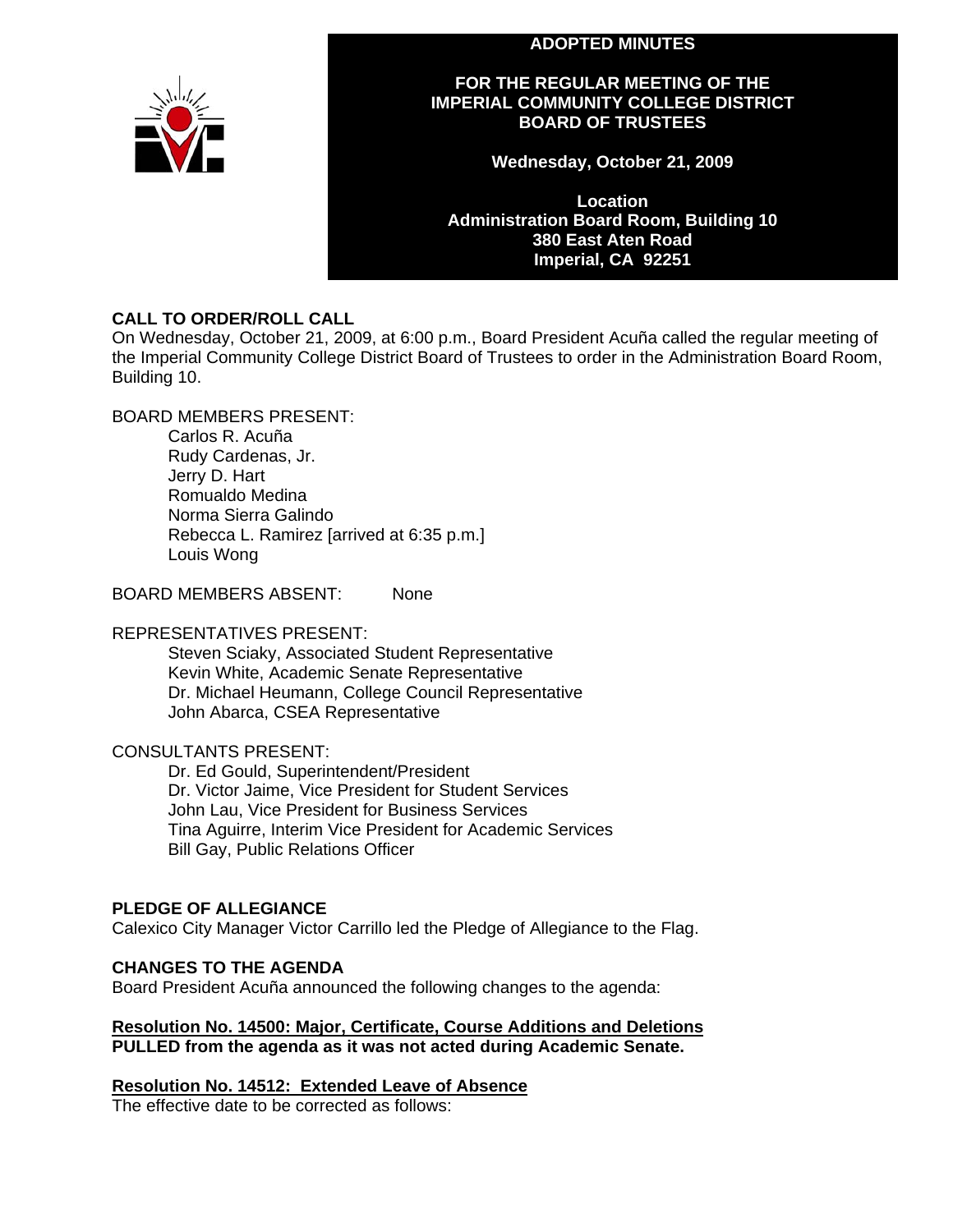BE IT RESOLVED that the Board approves the recommendation of the Superintendent/President to approve an initial request for an extended leave of absence due to a non-industrial illness for Joe Serna. Joe Serna is requesting an extended sick leave of absence effective November 17, 2009 through April 16, 200910. The extended leave of absence is being requested pursuant to CSEA Contract, Articles 11.2 and 11.3.

#### **PUBLIC COMMENT**

Former Board of Supervisor and current city manager of Calexico Victor Carrillo spoke and stated that he was speaking on students' behalf regarding the extended campuses. He stated Calexico has a large segment of population that is in need of remedial help in ESL. He stated he was approached by students who conveyed their fears that the Brawley Extended Campus had already been closed and that El Centro and Calexico were next to close. He stated he met with Dean Roeder of SDSU-IV campus of the availability of any classrooms that could be utilized for classrooms as well as the possible use of the other locations in Calexico. He stated he wants to work with IVC and the Board, as a safety net, if the District is considering closing. He asked the Board to keep the extended campuses.

Board President Acuña thanked him.

Elva Aleman of El Centro, California spoke in favor of keeping the extended campuses.

Maria Manzano spoke in favor of keeping the extended campuses and asked for the reasons of their closure. Board President Acuña responded by stating that it has to do with the State budget.

Filiberto Flores spoke in favor of keeping the extended campuses.

Sylvia Quintero spoke and questioned whether all options were exhausted before deciding to close down the extended campuses.

Trustee Galindo apologized for the fact that the solutions to the problem are being presented by the public rather than the college.

Maria Caballero spoke in favor of keeping the extended campuses.

A woman who declined to state her name asked if the reason to close the extended campus was due to them being Mexicans.

Francisco Villalobos representing his daughter and his community spoke of keeping the extended campuses and asked why the Trustees could not represent them in Sacramento.

Maria Manzano spoke again and asked the Board for help.

Trustee Acuña asked if the Board wished to extend the public comment.

President Gould spoke and stated that there was no decision to close the campuses.

Peter Martinez, a former student and former employee of the college, spoke in favor of keeping the extended campuses.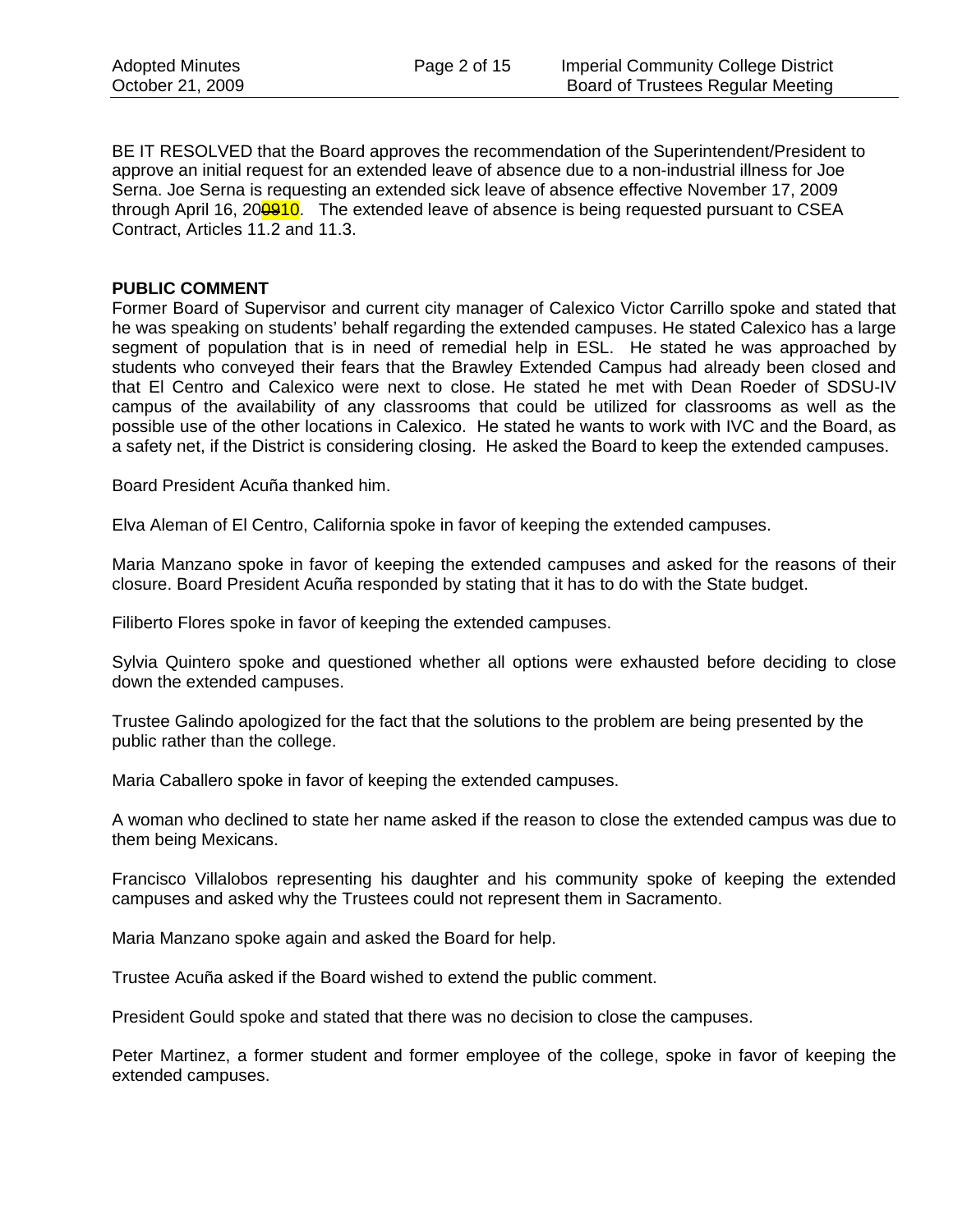President Gould stated that there is no decision for the Board to make regarding the extended campuses.

A woman spoke asking about the crowding in classes.

Another woman spoke about the extended campuses.

A man spoke about the extended campuses.

Patricia (no last name given) spoke in favor of keeping the extended campus

Maria Del Carmen Sanchez spoke regarding the fees of books and lack of financial aid.

Rosa Hernandez spoke about having a new parking lot instead of ESL classes.

Victoria Aguilera spoke about the extended campuses.

A man spoke about the extended campuses.

Elva Aleman spoke again regarding the extended campuses.

Board President Acuña asked if the Board wished for the Public Comment period to be extended.

Trustee Ramirez said no.

Trustee Galindo said yes.

Trustee Wong said another 15 minutes.

Trustee Hart is willing to listen to what they have to say but wants to relay to them that the closures have not occurred (this was due to most speakers using the Spanish language).

Trustee Medina stated there was no action to be made tonight and there was no proposal to close the campuses.

Coordinator of the ESL program Edward Schurell spoke regarding the extended campuses and the ESL program stating he had not been advised of classes closing and expressed his concerns.

Legal Counsel Frank Oswalt spoke and stated that the Board could not respond to comments by law. He explained to the public the procedures that the District has in place for the Public Comment period.

Trustee Medina suggested that two more speakers be heard.

#### **M/S/C Medina/Acuña to allow two more speakers regarding the Extended Campuses comments. (OPPOSED: Galindo)**

Maria Manzano spoke once again and stated that they understood that the ESL classes would not be canceled but was not aware whether one of the extended campuses would remain.

Nancy Trejo spoke and stated she has been living here [Imperial Valley] many years. She stated that the extended campuses were not only for people that do not speak English, she stated it was also for those that do not know how to write in English.

A woman spoke regarding the ESL opportunities.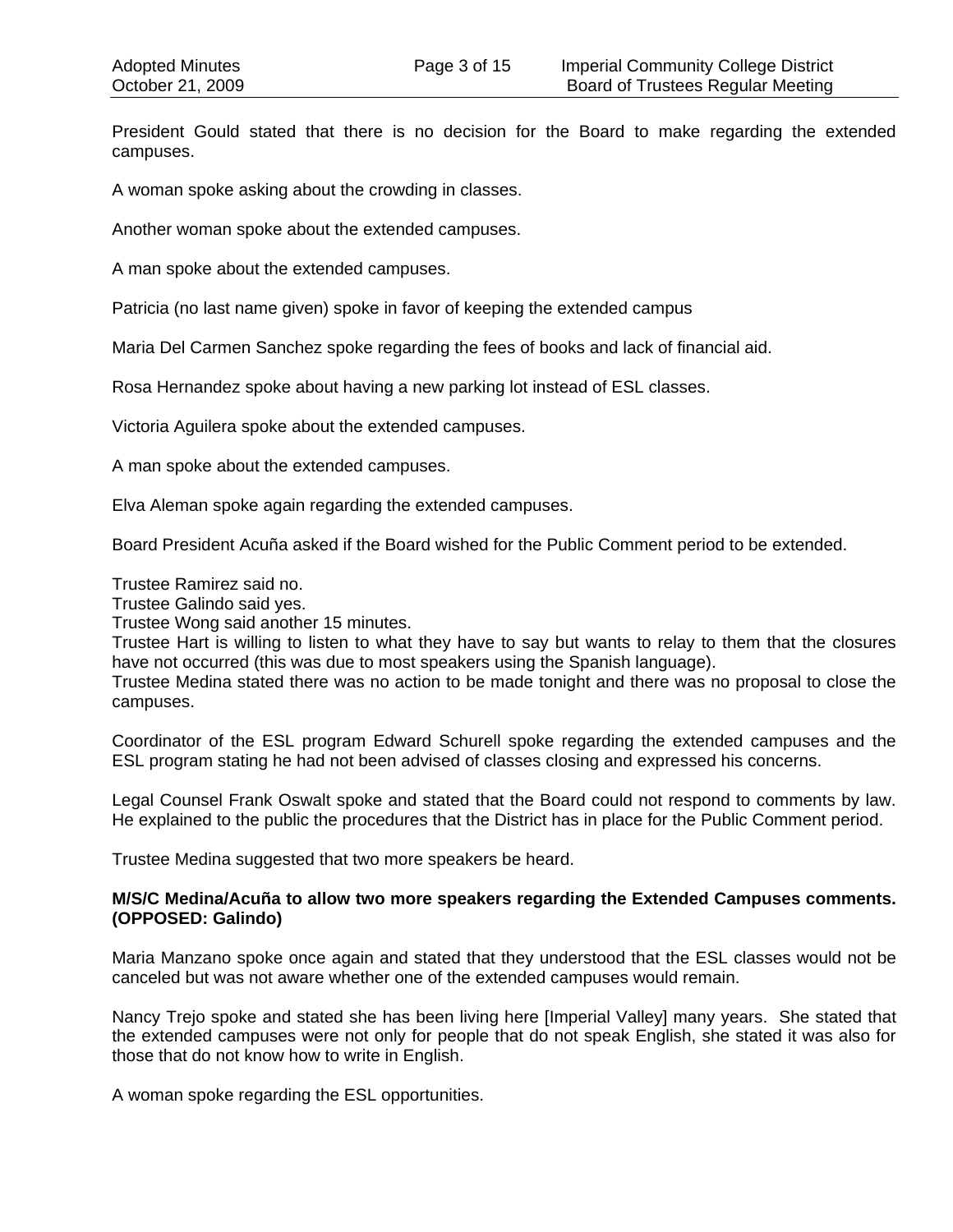The Public Comment period was closed.

#### **PRESENTATION M/S/C Cardenas/Medina Resolution No. 14494: Tribute to Jay von Werlhof**

Whereas Jay von Werlhof has been a luminary in California archaeology for over 60 years; and,

Whereas Jay von Werlhof spent a major part of his career as a professor at Imperial Valley College, sharing his extensive knowledge and love of California's deserts with literally hundreds of IVC students; and,

Whereas Jay von Werlhof has made major contributions to the knowledge of the anthropology of the western deserts; and,

Whereas Jay von Werlhof's work included research into the history of ancient Lake Cahuilla, the use of fish traps and early human occupation of the deserts as well as discovery and mapping of ancient geoglyphs and rock alignments; and,

Whereas Jay von Werlhof has also had major influence upon cultural resource management and the development of the California Site Stewardship program; and,

Whereas the work of Jay von Werlhof will be the focus of a symposium Saturday, October 24, 2009, in Ocotillo at the Imperial Valley College Desert Museum that will feature 20 archaeologists;

NOW THEREFORE BE IT RESOLVED that the Imperial Community College District Board of Trustees extends its sincere and heartfelt appreciation to Jay von Werlhof for his commitment and service to our county and state and thank him for his contributions to archaeology, Native American studies, and to decades of students at IVC.

## **INFORMATION REPORTS**

## **Employee of the Month for October 2009 – Tina Aguirre**

Interim Vice President Tina Aguirre spoke and stated that Ana Rojas was selected as Employee of the Month. She stated that Ana was recognized for excellent customer service.

## **Board Member Reports**

Trustee Hart reported the following:

• Attended the SDICCCA and the Alliance meeting for October. He invited the Board to attend the Legislative Conference.

Public Relations Officer Bill Gay spoke and stated that an opinion editorial message was being developed to present to Sacramento with all the SDICCCA groups.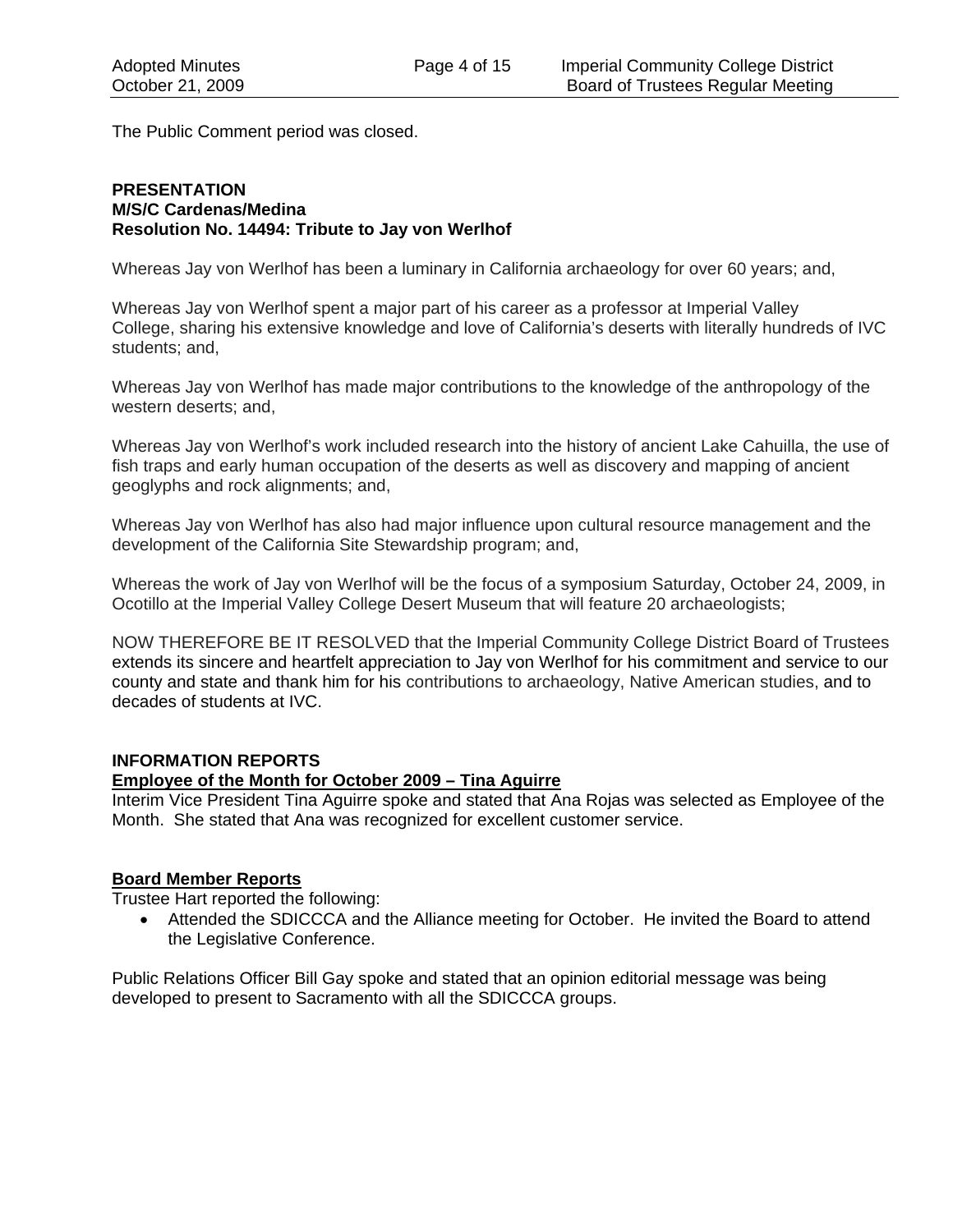Trustee Ramirez reported the following:

- Apologized for her lateness and stated that she was able to secure some H1N1 vaccinations for children in her community.
- In regards to ESL classes stated that her community is just as devastated. She stated the community had ESL last year and no longer has it.

## **Associated Student Government Senate Update – Steven Sciaky**

ASG President Sciaky presented a PowerPoint and reported the following:

- National Campus Safety Awareness Day Reported the event had a great turnout and ASG raffled an IPod. He stated the California Highway Patrol, Imperial County Sherriff's Office, and IVC Mental Health participated in the event.
- Student Health Fair Reported that agencies were available to do blood work, flu shots, and Planned Parenthood was available.
- IVC Idol He reported there were over 30 participants and it was a great event for students.
- President's Own Marine Band Announced the President's Own Marine Band would be at the DePaoli Sports Center on October 29, 2009, at 7:00 p.m.
- California Community College Student Affairs Association (CCCSAA) Reported he attended the conference held in Sacramento and stated it was geared towards developing their skills.
- Region X Reported there will be Regional Budget Cut Rally in February, currently there are complaints being received via phone calls, fax, text, and email, as well as social media outlets such as Twitter. He stated there will be more to come on how IVC will rally.
- HACU Announced he would be attending the HACU Conference in Florida next week.
- Student Senate for California Community Colleges (SSCCC) General Assembly Announced there would be a general assembly where several resolutions will be brought forward.

## **Academic Senate Update – Kevin White**

Academic Senate President Kevin White reported the following:

- Announced Academic Senate was held today.
- Launched a college-wide faculty survey, attempt to get consensus and ideas of what is important to faculty so that Academic Senate can prioritize their workload.
- Met with Superintendent/President Gould and the will be working on a white paper on how shared governance would work on campus.
- Announced that last Friday, the  $3^{rd}$  annual employees versus students softball game was held and was happy to report that staff won the game.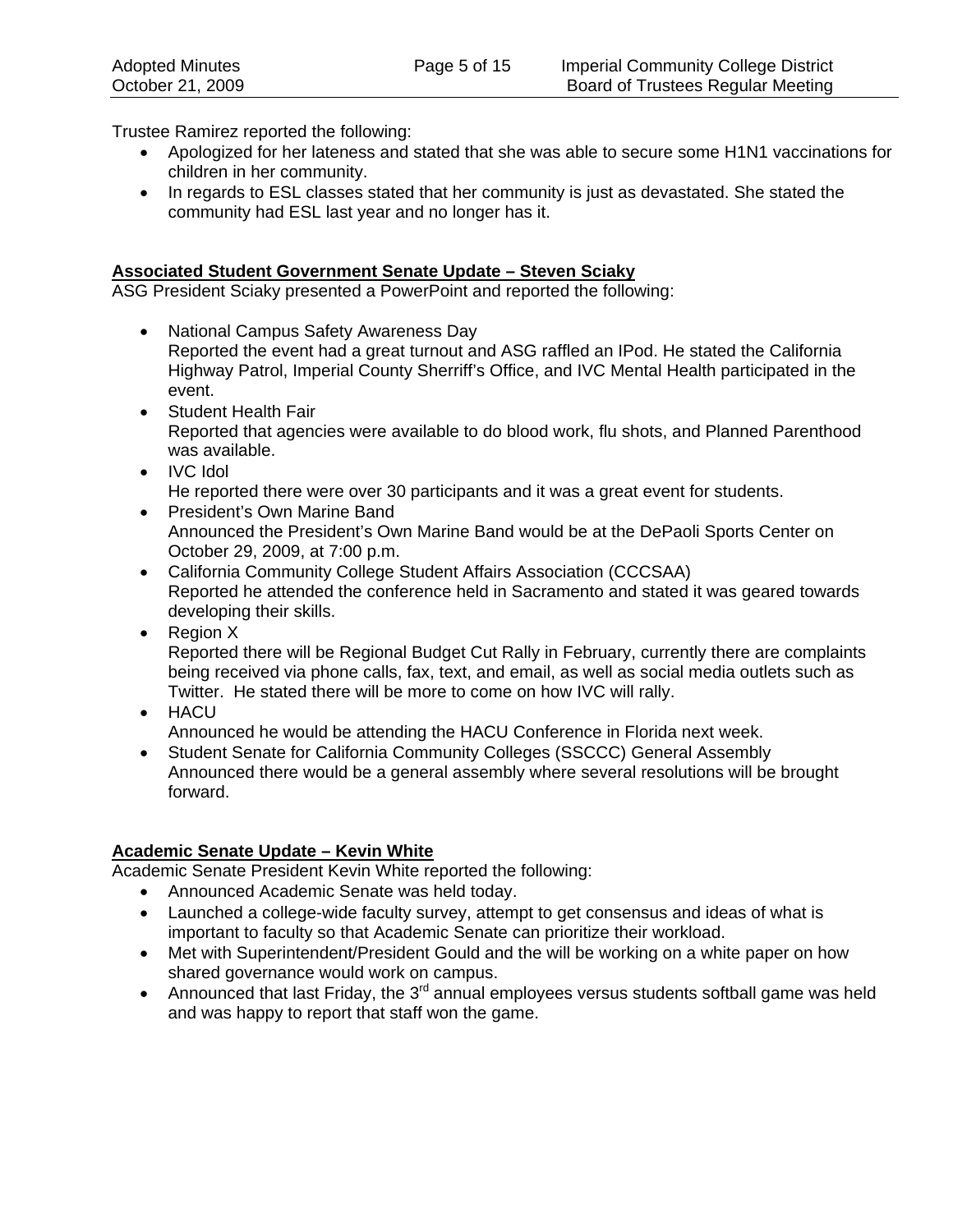## **College Council Update – Dr. Michael Heumann**

College Council Chair Heumann reported the following;

- Interested in hearing details about the white paper President Gould and Academic Senate President White will be working on.
- Developed a new committee Facilities and Environmental Improvement Committee which merges several committees (Environmental Health and Safety Committee, Greening Committee, Beautification Committee, and Campus Operations Committee) putting them into one committee.
- One of the items discussed at College Council was the issue regarding split lighting. He stated the issue was brought to College Council and Director Rick Webster's crew took care of some of the buildings and is in the processing of fixing the remaining buildings.
- Discussed putting ads in the student portal. He stated College Council heard that it is legal to do but it has been sent to the Marketing Committee for further discussion.
- All Users email will be coming to the College Council soon.

Board President Acuña asked if the ads on the students would affect the nonprofit status of the college.

Trustee Galindo stated that when the closed circuit system was introduced to the high schools, there were issues regarding the types of advertisements/advertisers that would be broadcast. She suggested that this issue be looked at more closely.

There was discussion regarding the parameters of the ads.

## **President's Update – Dr. Ed Gould**

President Gould presented a PowerPoint presentation and reported the following:

y **California in a Major Fiscal Crisis** 

The State revenue has declined 20% in past two years; the community college system, along with other sectors, has had major budget cuts since the budget was adopted on July  $28<sup>th</sup>$ ; \$840 million in cuts from the system budget in 2009; \$84 million from 2008-09 in property tax short falls; \$754 million that came from the 2009-10 budget; expected \$130 million of ARRA funds received only \$35 million, and stated the Department of Finance says the budget will stay balanced through the end of the calendar year.

y **Getting Control During Difficult TImes** 

President will be talking to Calexico City Manager Victor Carrillo about the possibility of Calexico donating some land to IVC.

• Keep Our Eye on the Prize Reminded everyone that the students are the reasons the District there were

## y **Budget Highlights**

Reported that the health insurance will have increases Reserves reduced by \$2.5 million to balance Reserves reduced to 6.37% by end of fiscal year No Growth or COLA Expected Mid-Year Cuts Expected – Possible Federal Assistance Categorical Programs still to be reduced 2010-2011 and Beyond Continue to Look Bleak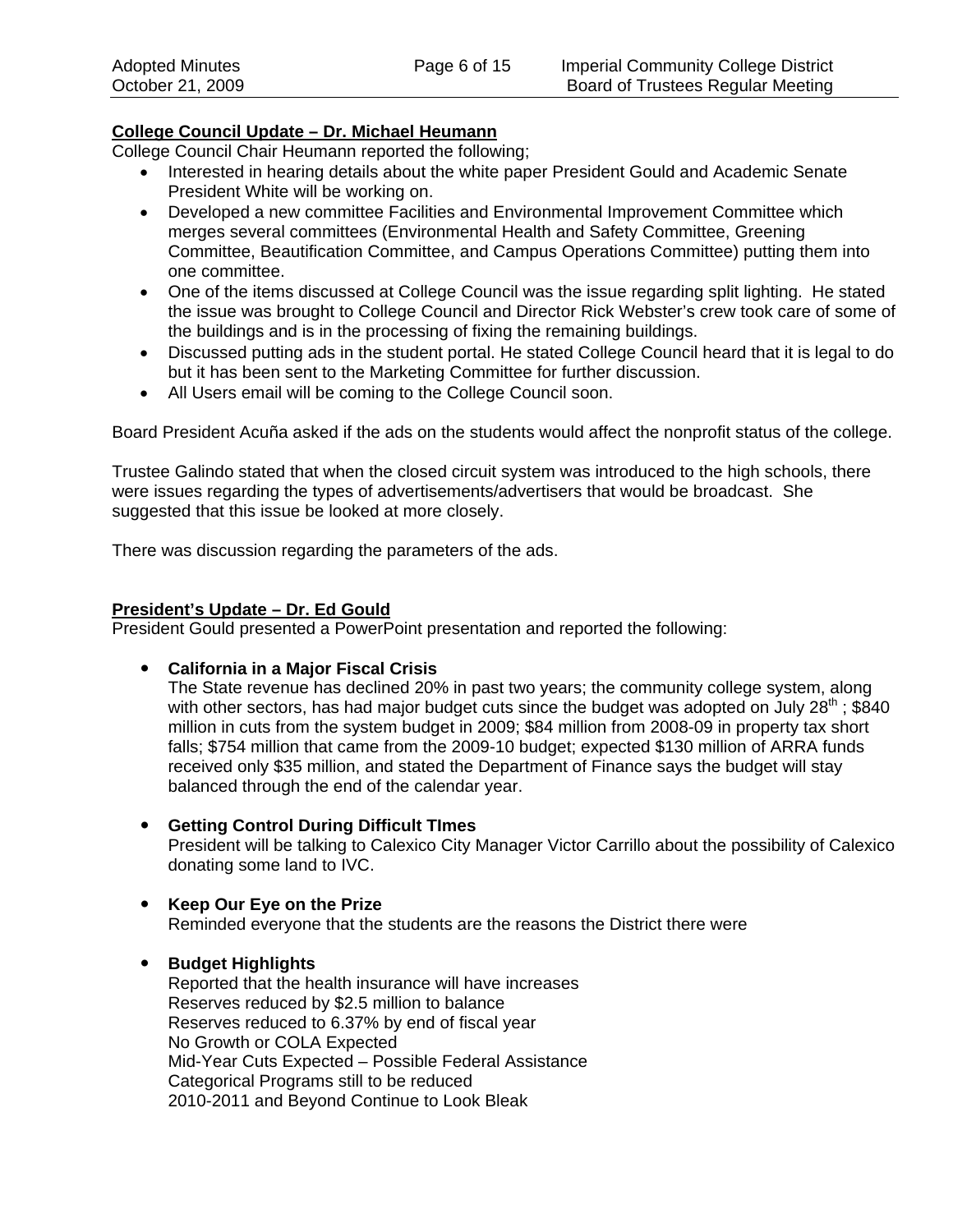*Budget Assumptions*  FTES of 7000, 100 over Cap O% COLA and Enrollment Growth 100% of Property Tax Shortfall Funded Freeze in Adjunct Faculty Overload @ \$55/hour A 6% reserve will be maintained if budget cuts are greater

#### y **2009-2010 Budget Goals**

Announced that budget stabilization is the goal along with balancing it according to principles that will improve fill rates, create new efficiencies, only fund critical positions, and increase revenue through grants, review of fees, and new revenue concepts for community involvement.

#### **• Budget Reduction Ideas**

Reported that there are some programs that are not certifiable and those programs will be phased out if they: automobile and welding. Will not fill three administrator positions. Looking at reducing hours of service.

#### y **Reorganization – Creating Order from Chaos**

 Discussed the reorganizations showing the newest organizational charts and stated that it will provide structure that meets current institutional, student body, faculty and staff size demands; create efficiencies and cost effectiveness; provide services to all faculty, part-time and full-time, and better supervision for classified, and lessen dependence on expensive release time commitments. He discussed office moves that would take place to assist in aligning services and offices.

 Announced the Director of Evening Tim Nakamura and stated he has been asked if he has an interest in becoming POST certified.

#### • **Other News**

- o Reported the Progress Report has been submitted.
- o Shared Governance for IVC to be revisited.
- o ESL Students protested the possible closure of Extended Campuses on the south lawn.
- $\circ$  IVC Grants have topped the \$2 million mark or the equivalent of 6% of the General Fund Budget. He stated the plan is to use the grant money for its intended purpose and off-set salaries. He reported that approximately \$170,000 already obtained as indirect cost will pay for grants staff, grant writers and business office personnel.
- o Strategic Plan has been unveiled.
- o SDICCCA Budget "Op Ed piece has been developed and will be adapted for local use.

Trustee Galindo asked if there was a conflict of interest for the Strategic Planning meeting to have taken place at Yum Yum Restaurant. She stated if a trustee benefits monetarily from a college activity, it is perceived as conflict of interest. President Gould asked Legal Counsel Frank Oswalt to look into the matter but stated there was no conflict as Trustee Wong was not participating in the meetings.

Trustee Galindo asked about the Foundation status. President Gould gave an update.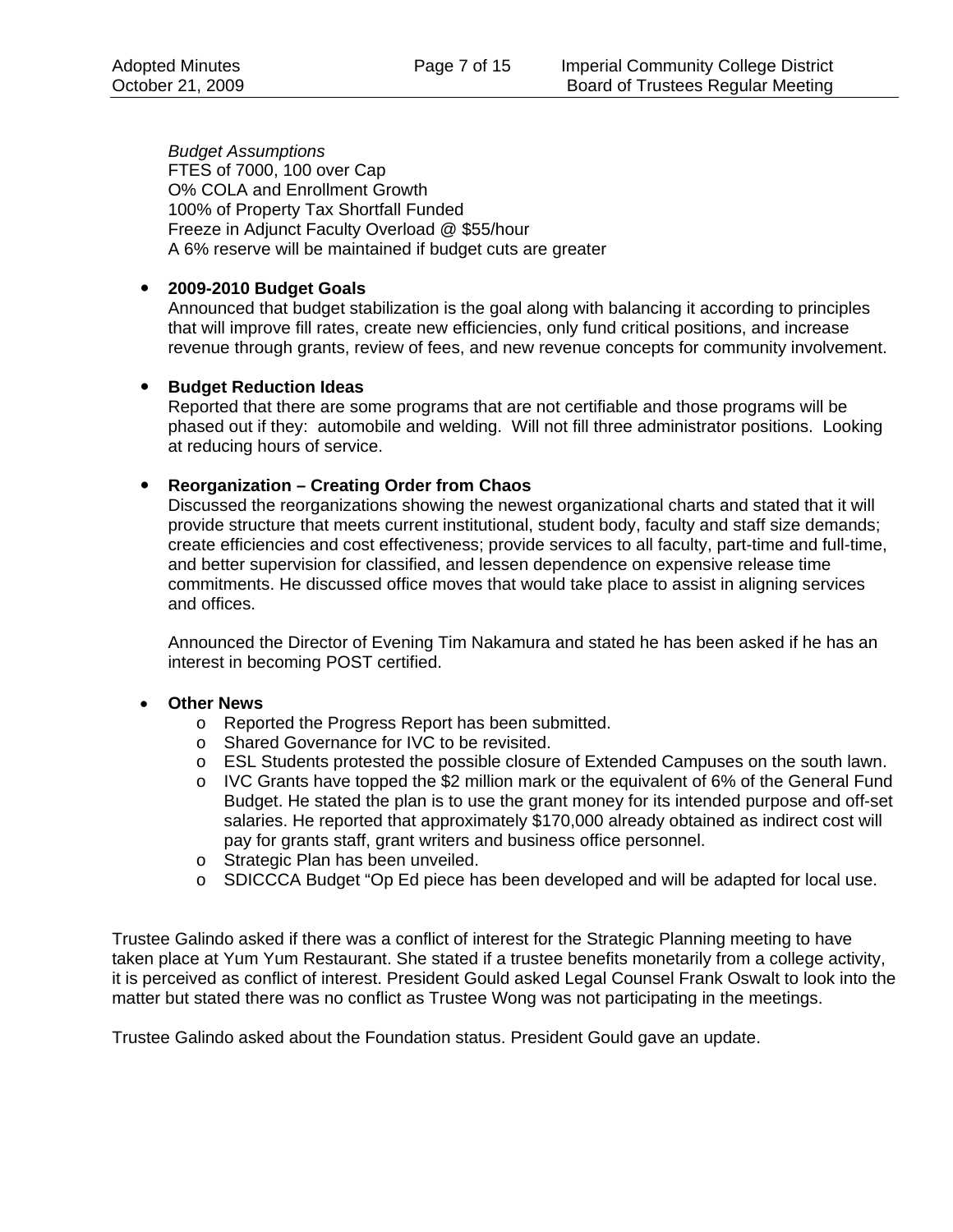#### **CONSENT AGENDA – BUSINESS**

#### **M/S/C Medina/Cardenas (ABSTAIN: Galindo) Approval of Minutes dated September 15, 2009, Regular Board Meeting**

#### **M/S/C Medina/Cardenas (ABSTAIN: Galindo) Approval of Minutes dated October 14, 2009, Regular Board Meeting**

#### **M/S/C Medina/Cardenas (ABSTAIN: Galindo) Resolution No. 14495: Purchase Orders**

BE IT RESOLVED that the Board approves the recommendation of the Superintendent/President to approve the issuance of purchase orders and direct payments for the month of September 2009 in the amount of \$4,561,928.15:

# September 2009

| <b>Purchase Orders</b> | 4,241,446.26 |
|------------------------|--------------|
| Direct Payments        | 320,481.89   |
|                        | 4,561,928.15 |

#### **M/S/C Medina/Cardenas (ABSTAIN: Galindo) Resolution No. 14496: Payroll Warrant Orders**

BE IT RESOLVED that the Board approves the issuance of the following Payroll Warrants for the month of September 2009:

| <b>Date</b> | <b>General</b> | <b>Child</b> | <b>Bond</b> | <b>Warrant</b>                   |
|-------------|----------------|--------------|-------------|----------------------------------|
| Paid        | <b>Fund</b>    | Dev.         | <b>Fund</b> | Total                            |
| 9/10/09     | 212,756.06     | 2.832.89     | 638.65      | 216,227.60                       |
| 9/30/09     | 2,704,019.73   | 43,310.48    | 11,023.18   | 2,758,353.39                     |
|             | 2,916,775.79   |              |             | 46,143.37 11,661.83 2,974,580.99 |

#### **M/S/C Medina/Cardenas (ABSTAIN: Galindo) Resolution No. 14497: Commercial Warrant Orders**

BE IT RESOLVED that the Board approves the issuance of the following commercial warrant orders for the month of September 2009:

|             |              |                  |                 | <b>Fund</b>  |              |                |
|-------------|--------------|------------------|-----------------|--------------|--------------|----------------|
|             | Fund 10      |                  | Fund 20         | 45           | Fund 80      |                |
| <b>Date</b> | General      | <b>Financial</b> | <b>Building</b> | <b>Child</b> | <b>Bond</b>  | <b>Warrant</b> |
| Paid        | <b>Fund</b>  | Aid              | <b>Fund</b>     | Dev.         | <b>Fund</b>  | <b>Total</b>   |
| 9/3/09      | 180,892.17   |                  | 171,902.35      |              | 265,861.01   | 618,655.53     |
| 9/10/09     | 634,689.02   |                  | 720.00          |              | 3,509,177.48 | 4,144,586.50   |
| 9/17/09     | 54,185.11    |                  |                 |              | 18,225.00    | 72,410.11      |
| 9/24/09     | 320,166.28   | 2,404,458.20     |                 | 550.00       | 67,435.00    | 2,792,609.48   |
|             | 1,189,932.58 | 2,404,458.20     | 172,622.35      | 550.00       | 3,860,698.49 | 7,628,261.62   |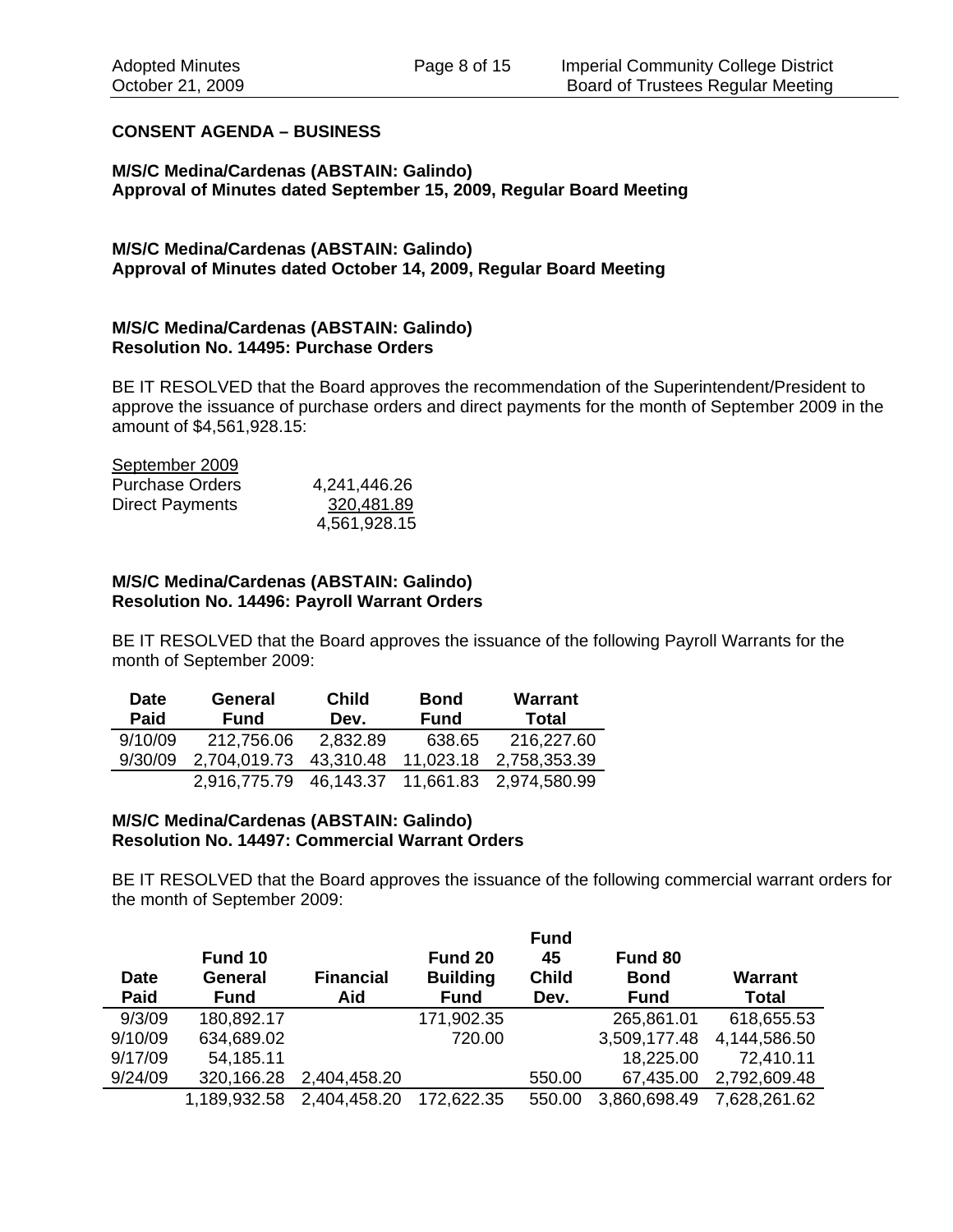#### **M/S/C Medina/Cardenas (ABSTAIN: Galindo) Resolution No. 14498: Notice of Completion - Parking Lot Improvements, Phase III**

WHEREAS the following contracts were awarded on June 21, 2009 for the Parking Lot Improvements – Phase III project:

| Contract awarded to              | Bid Package                                | <b>Contract Amount</b> |
|----------------------------------|--------------------------------------------|------------------------|
| R.E. Hazard Construction         | Demolition; Grading; Paving; Concrete work | 2,732,000              |
| <b>Neal Electric Corporation</b> | Electrical Lighting                        | 384,000                |

WHEREAS the work has been completed;

NOW, THEREFORE, BE IT RESOLVED that the Board directs the Vice President for Business Services to file Notices of Completion for the Parking Lot Improvements – Phase III project with the County Recorder's Office, with a completion date of October 22, 2009.

#### **M/S/C Medina/Cardenas (ABSTAIN: Galindo) Resolution No. 14499: Strategic Plan for 2009-2013**

BE IT RESOLVED that the Board approves the 2009-2013 Strategic Plan as presented in Exhibit A.

## **CONSENT AGENDA – EDUCATIONAL SERVICES**

#### **NO VOTE – ITEM PULLED**

#### **Resolution No. 14500: Major, Certificate, Course Additions and Deletions**

This resolution was pulled from the agenda as Academic Senate had not acted on it.

WHEREAS, new programs, deleted programs, and new courses within the programs have been approved by the Curriculum and Instruction Committee and instructional administration, and satisfy all applicable requirements of Title 5 regulations. All factors, taken as a whole, support the establishment and maintenance of the proposed instructional programs and courses.

BE IT RESOLVED that the Board approves the recommendation of the Curriculum and Instruction Committee (6/4/09) and the Academic Senate (10/21/09), with the consent of the Superintendent/President, as follows:

#### **Deleted Majors and Certificates**

Electrical Wiring Technology Certificate Electronics Certificate Waste Water Technology Certificate Water Treatment Technology Certificate Carpentry Construction Technology Certificate Electrical Trades Certificate Cement Mason Construction Technology Certificate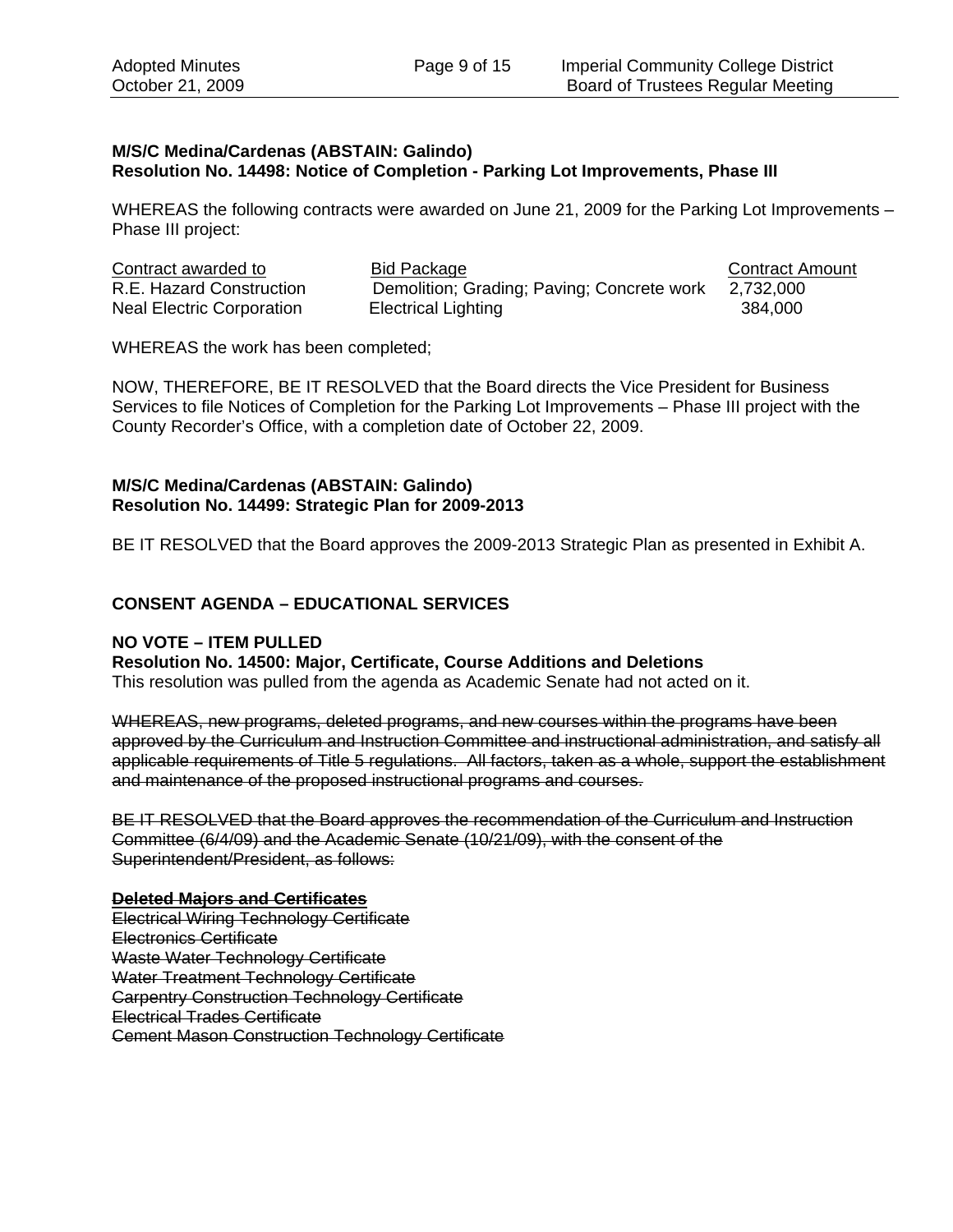#### **M/S/C Galindo/Cardenas Resolution No. 14501: Agreement with Department of Rehabilitation**

WHEREAS, the Board of the Imperial Community College district has read the Agreement No. 27452A, (Project Title: American Recovery and Reinvestment Act) between the State of California, Department of Rehabilitation, and Imperial Valley College and acknowledges the benefits and responsibilities to be shared by both parties to said agreement.

NOW THEREFORE, BE IT RESOLVED that the Board does hereby authorize Dr. Ed Gould, Superintendent/President or Dr. Victor Jaime, Vice President for Student Services, on behalf of Imperial Valley College, to sign and execute said agreement and all amendments thereto, except to increase the financial liability of said public agency.

## **CLOSED SESSION M/S/C Cardenas/Wong to go into CLOSED SESSION at 7:58 p.m.**

- 1. NEGOTIATIONS UNDER THE EDUCATIONAL EMPLOYMENT RELATIONS ACT Conference with District Negotiators: John Lau and Travis Gregory Employee Organization: CSEA Chapter 472 RE: Negotiations
- 2. NEGOTIATIONS UNDER THE EDUCATIONAL EMPLOYMENT RELATIONS ACT Conference with District Negotiators: John Lau and Travis Gregory Employee Organization: IVC Chapter of CCA/CTA/NEA RE: Negotiations
- 3. CONFERENCE WITH LEGAL COUNSEL ANTICIPATED LITIGATION Significant exposure to litigation pursuant to subdivision (b) of Section 54956.9 One Case

## **OPEN SESSION M/S/C Cardenas/Wong to go into OPEN SESSION at 8:26 p.m.**

- 1. Information provided, direction given.
- 2. Information provided, direction given.
- 3. Information given.

## **CONSENT AGENDA – HUMAN RESOURCES**

Trustee Galindo pulled Resolution No. 14512: Extended Leave of Absence.

#### **M/S/C Cardenas/Hart**

**Resolution No. 14502: Full-Time, temporary, non tenure track categorically grant funded, academic personnel** 

BE IT RESOLVED that the Board approves the recommendation of the Superintendent/President to reemploy the following Full-Time, temporary, non tenure track, categorically grant funded, academic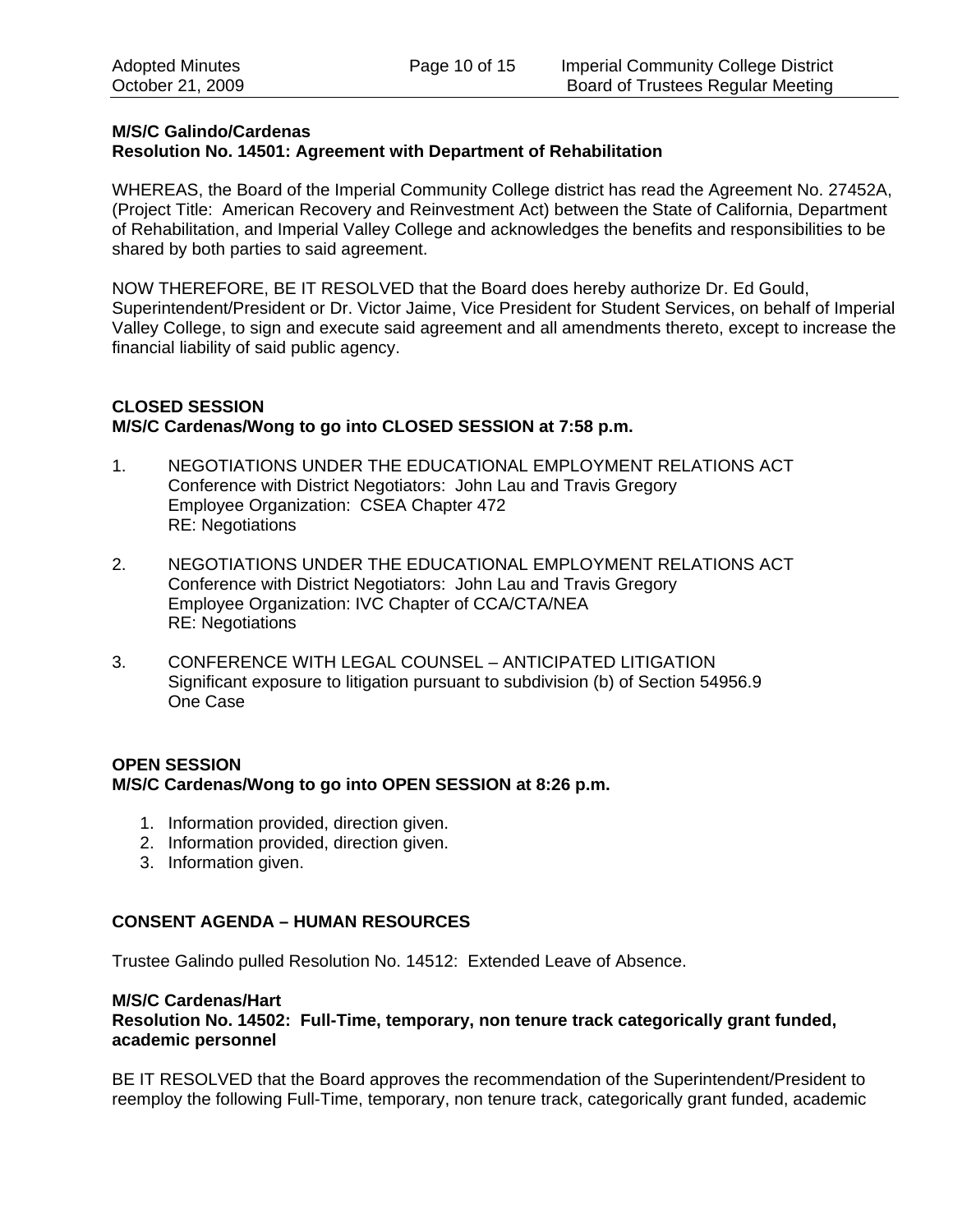personnel effective September 21, 2009 through June 30, 2010, pursuant to Board Resolution 14441 and contingent upon funding from Imperial County Behavioral Health.

Name Project Position Felix, Mireya Counselor Romero, Yolanda Counselor

#### **M/S/C Cardenas/Hart Resolution No. 14503: Full-Time temporary, non tenure track, academic personnel**

BE IT RESOLVED that the Board approves the recommendation of the Superintendent/President to continue employment for the following Full-Time temporary, non tenure track, academic personnel (replacement for Rosa Pitones-medical leave) as a Reference Librarian effective October 1, 2009 through October 30, 2009.

| Name             | Classification/Step                     |
|------------------|-----------------------------------------|
| Quintana, Helena | Appropriate Classification and Step     |
|                  | Contingent Upon Verification of Records |

#### **M/S/C Cardenas/Hart Resolution No. 14504: Full-Time, temporary, non tenure track employee transfer**

BE IT RESOLVED that the Board approves the recommendation of the Superintendent/President to transfer the following full time, temporary, non tenure track employee effective Spring 2010 pursuant to Article 8.4 of the CCA/CTA/NEA Agreement.

Name **Present Position New Position** Jepson, Rosalba Nursing Instructor Nursing Instructor

 (Categorically Funded) (District Funded-replacement for Marylynn Carlson)

#### **M/S/C Cardenas/Hart Resolution No. 14505: Adjunct Instructor Employment**

BE IT RESOLVED that the Board approves the recommendation of the Superintendent/President to employ the following personnel during the fall 2009 session, at the hourly rate provided for in Resolution No. 14438. Employment is contingent upon verification of records, credentials, finger printing clearance and sufficient enrollment, or whether the class is essential to a Full-Time instructor's load:

NamePossible Assignment Granados, Veronica **American Sign Language**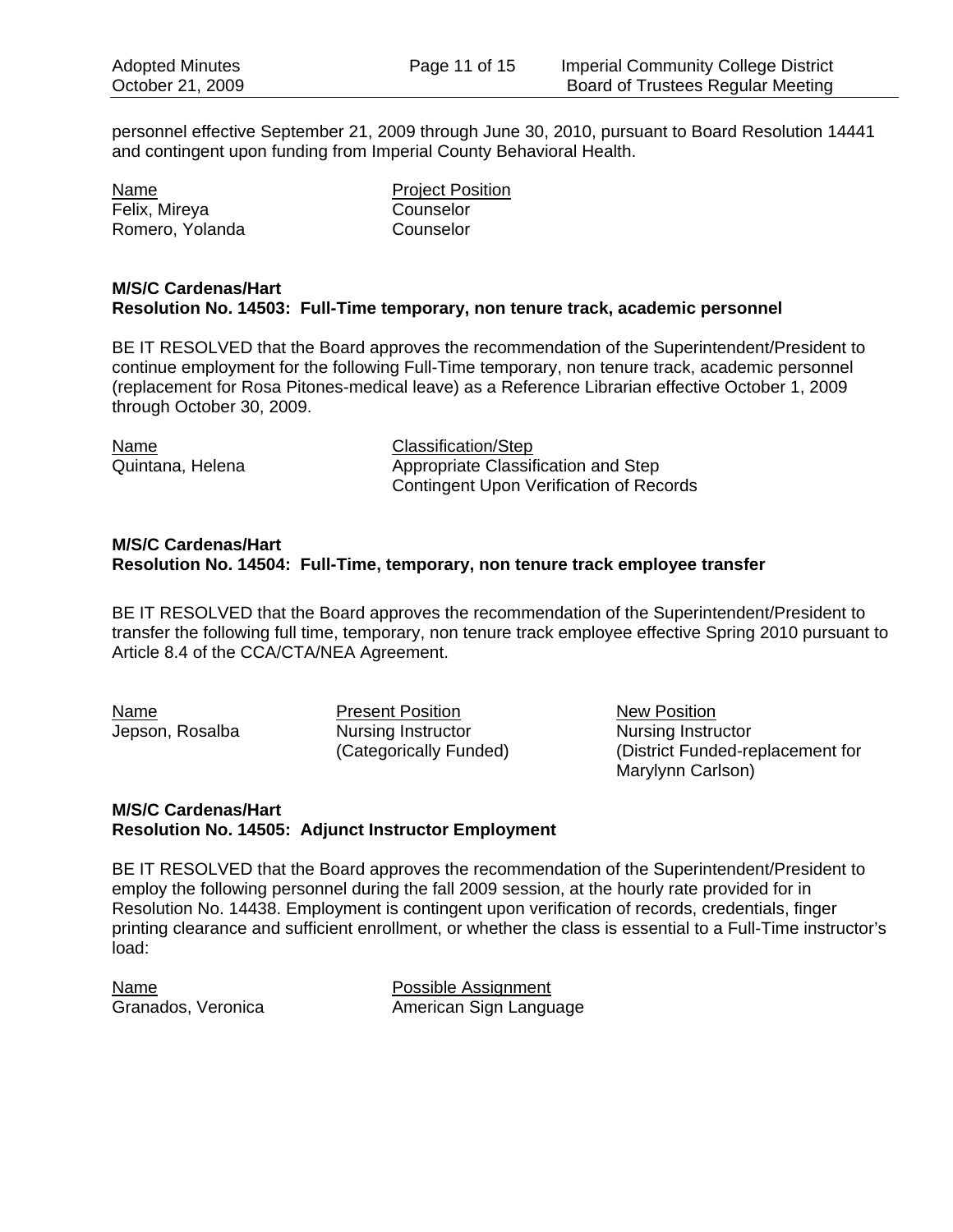#### **M/S/C Cardenas/Hart Resolution No. 14506: Classified Substitute Employment**

BE IT RESOLVED that the Board approves the recommendation of the Superintendent/President to employ the following personnel on a short-term basis for the period reflected:

| <b>Name</b><br>Sandoval,<br>Diana | Position<br>Staff<br>Secretary I | Department<br><b>Business</b><br><b>Services</b> | <b>Funding</b><br><b>District</b> | Range<br>$10-1$ | Effective<br>10/01/09 |
|-----------------------------------|----------------------------------|--------------------------------------------------|-----------------------------------|-----------------|-----------------------|
| Ruiz, Ricardo Grounds             | Maintenance<br>Worker            | Maintenance                                      | <b>District</b>                   | $11 - 1$        | 10/07/09              |

## **M/S/C Cardenas/Hart Resolution No. 14507: Classified Service Employment (Foundation)**

BE IT RESOLVED that pursuant to the Master Agreement between the Imperial Valley College Foundation and the Imperial Community College District ratified on September 15, 2009 (Resolution No. 14477), the Board approves the recommendation of the Superintendent/President to employ the following personnel:

| <b>Name</b> | <b>Position</b>   | Department               | Funding  | Range | Effective |
|-------------|-------------------|--------------------------|----------|-------|-----------|
| Rogers,     | College           | <b>Foundation Office</b> | District | 19-2  | 09/08/09  |
| Monica      | <b>Foundation</b> |                          |          |       |           |
|             | Coordinator       |                          |          |       |           |

## **M/S/C Cardenas/Hart Resolution No. 14508: Classified Management Service Employment (Foundation)**

BE IT RESOLVED that pursuant to the Master Agreement between the Imperial Valley College Foundation and the Imperial Community College District ratified on September 15, 2009 (Resolution No. 14477), the Board approves the recommendation of the Superintendent/President to employ the following personnel:

| <b>Name</b> | <b>Position</b>           | Department               | Funding         | Range   | Effective |
|-------------|---------------------------|--------------------------|-----------------|---------|-----------|
| Evangelist, | Executive                 | <b>Foundation Office</b> | <b>District</b> | $1 - 2$ | 09/01/09  |
| Todd        | Director of               |                          |                 |         |           |
|             | <b>College Foundation</b> |                          |                 |         |           |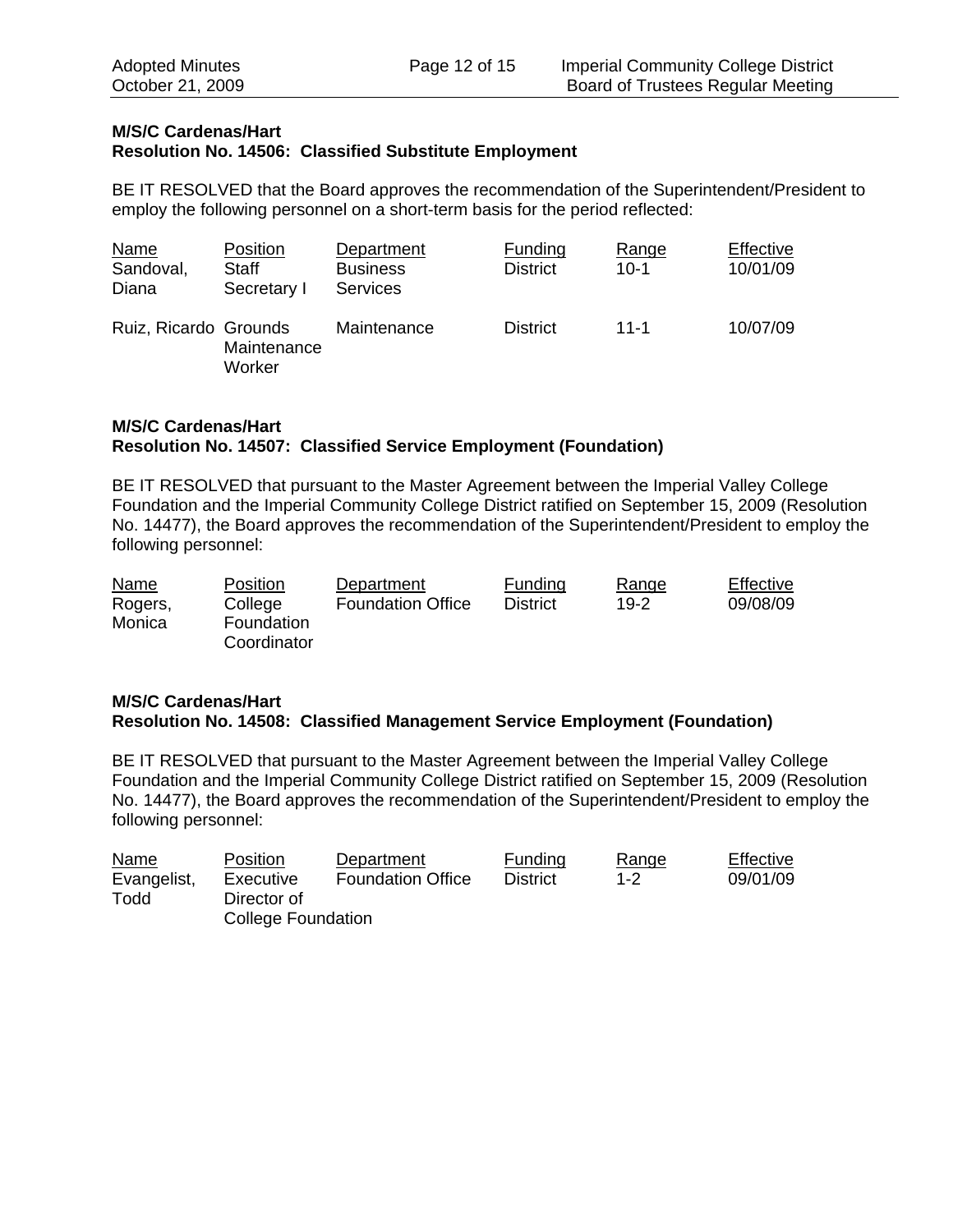## **M/S/C Cardenas/Hart Resolution No. 14509: Classified Management Service Employment**

BE IT RESOLVED that the Board approves the recommendation of the Superintendent/President to employ the following personnel pending medical and background clearance:

| <b>Name</b> | <b>Position</b>    | Department               | Funding         | Range   | Effective |
|-------------|--------------------|--------------------------|-----------------|---------|-----------|
| Nakamura,   | Director of        | <b>Academic Services</b> | <b>District</b> | $3 - 2$ | 10/26/09  |
| Tim         | Evening College    |                          |                 |         |           |
|             | -Part-time         |                          |                 |         |           |
|             | Position (.65 FTE) |                          |                 |         |           |

#### **M/S/C Cardenas/Hart**

**Resolution No. 14510: Occupational Education Agreement between Imperial County Office of Education (ICOE) and Imperial Valley College (IVC)**

WHEREAS**,** the Imperial Community College District embraces diversity and strives to provide opportunities for all individuals; and

WHEREAS, Imperial County Office of Education's work experience program provides high school and college age disabled students with supervised occupational, paid work experience opportunities; and

WHEREAS, the District acknowledges that volunteers can play a valuable role in the development and delivery of services;

BE IT RESOLVED that the District agrees to participate in ICOE's sponsored program and provide volunteer employment opportunities for eligible participants;

NOW THEREFORE BE IT RESOLVED, that the Board approves the recommendation of the Superintendent/President to ratify the following Occupational Education Agreement:

## IMPERIAL COUNTY OFFICE OF EDUCATION 1398 Sperber Road, El Centro, California, 92243 (760) 312-6428 SPECIAL SERVICE OFFICE ON-THE-JOB TRAINING AGREEMENT Amongst the

IMPERIAL COUNTY OFFICE OF EDUCATION, COMMUNITY EMPLOYER, AND TRAINEE The Imperial County Office of Education provides vocational services for students to become prepared for competitive employment upon completion of their high school and/or college education. One means of vocational preparation is on-the-job training in an actual employment setting within a business or industry in the community.

There are some basic responsibilities that are expected of the employer, the Imperial County Office of Education, and the trainee in the development and implementation of such a training agreement, as outlined below:

#### EMPLOYER'S RESPONSIBILITES

 $\mathbf{\hat{P}}$  Provide a work site and realistic work tasks for the trainee to perform;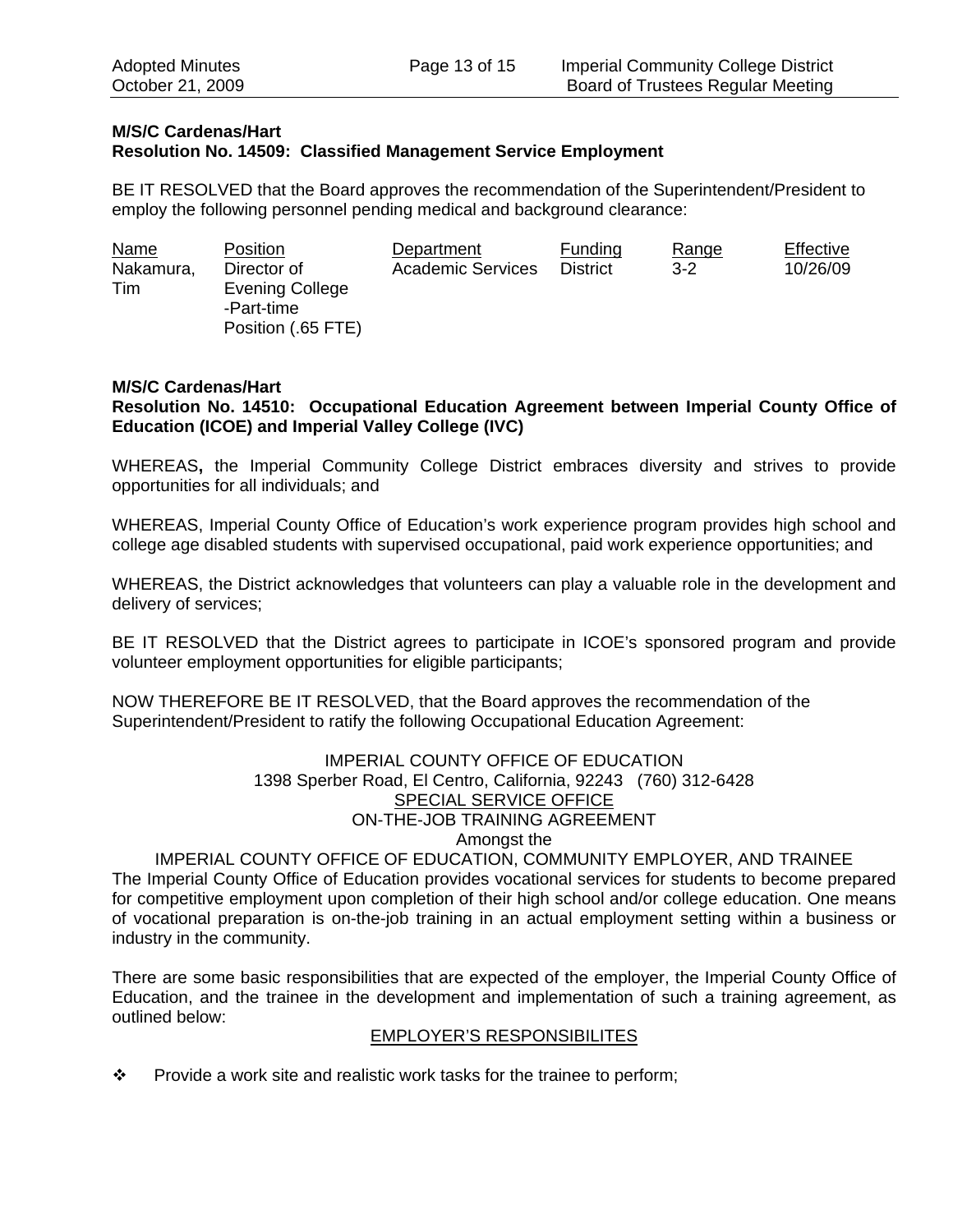- $\cdot \cdot$  Provide the tools, supplies, and equipment necessary for the trainee to perform the assigned work tasks, unless the job is one which requires the employee to supply their own tools;
- $\mathbf{\hat{P}}$  Provide instruction on the assigned work task;
- $\mathbf{\hat{P}}$  Provide general supervision of the trainee;
- Complete bi-weekly training evaluation forms on the trainee's performance;
- \* In the event of an injury, the employer is responsible for contacting the Imperial County Office of Education immediately. If the accident occurs after work hours (i.e., evenings, weekends) the employer is responsible for transporting the trainee to designated medical facility.

#### IMPERIAL COUNTY OFFICE OF EDUCATION RESPONSIBILITES

- $\triangleright$  Pre screen the student with Live Scan and TB Skin Test.
- $\triangleright$  Provide vocational training and preparation for the trainee;
- ¾ Prescreen the trainee by assessing his/her work skills, interests, aptitudes, and behavior, and matching these with an appropriate training setting;
- ¾ Provide on-going counseling and follow-up with the trainee throughout the training period;

#### IMPERIAL COUNTY OFFICE OF EDUCATION 1398 Sperber Road, El Centro, CA 92243 (760) 312-6428

# SPECIAL SERVICES OFFICE

## OCCUPATIONAL EDUCATION AGREEMENT

The Imperial County Office of Education hereby agrees to enter into a cooperative Vocational Work Experience Program the scope of which follows:

- 1. The program sponsor is the Imperial County Office of Education.
- 2. The program host (work site) is Imperial Community College District.
- 3. The purpose of this work experience program is to expose the student to a realistic, educational, and supervised occupational education work experience opportunity.
- 4. The students involved are a high school and/or college age and enrolled in County special education programs.
- 5. All students involved are covered under the Imperial County Office of Education's worker's compensation benefits or liability insurance.
- 6. The students will attend their work experience station two (2) to ten (10) hours per week as arranged with the work station.
- 7. The Imperial County Office of Education will provide a work experience advisor specifically trained to work with youth who have disabilities. This advisor will be responsible for the program supervision and for arranging transportation to and from the work site.
- 8. Imperial Community College District agrees to provide a work site which will in no way displace any regular employee or result in the disruption of his productive capabilities.
- 9. Program evaluation will involve designated program liaison employee from the work site and/or the work experience advisor from the County Office.